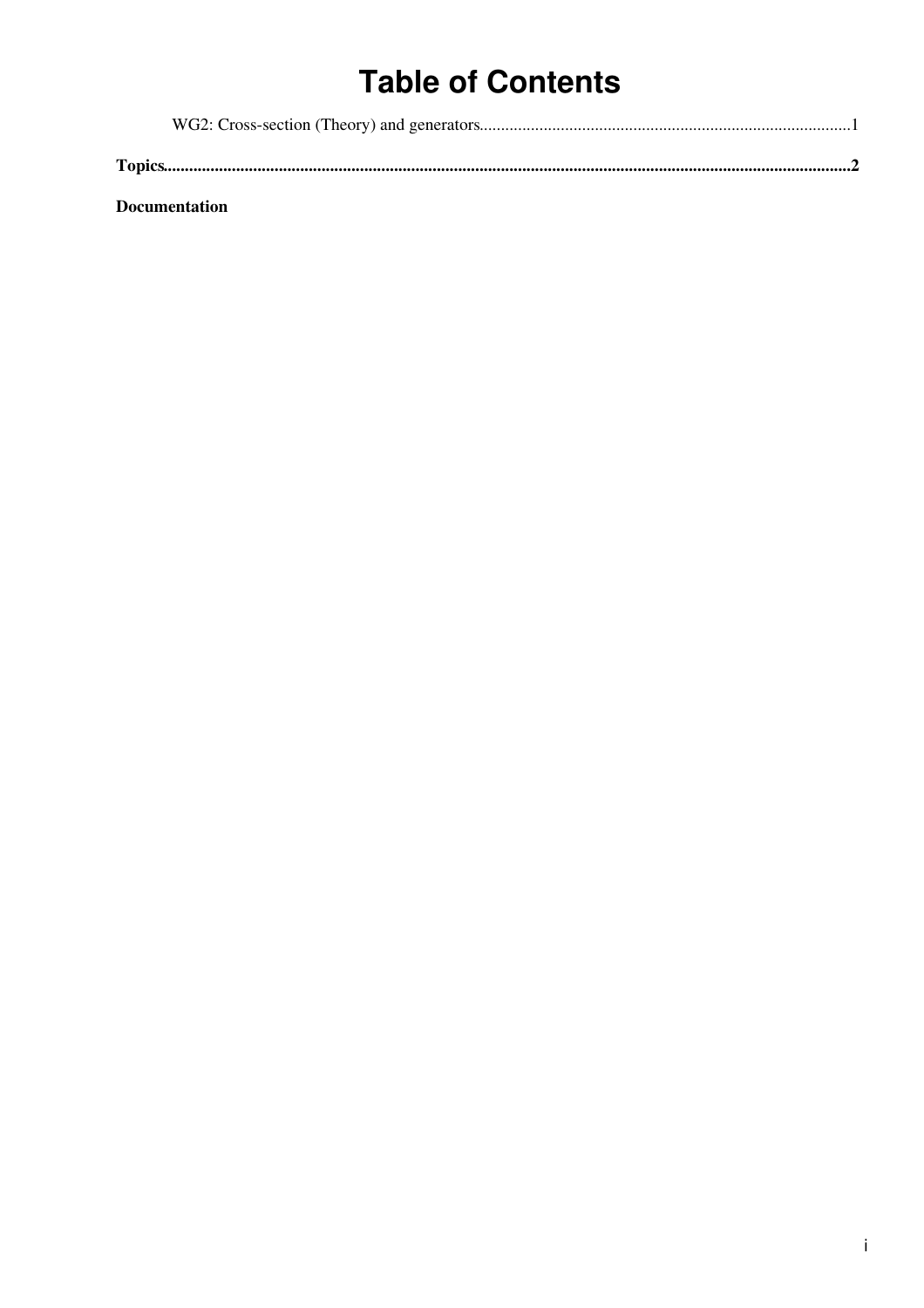# <span id="page-1-0"></span>**Topics**

- Review status of theoretical models and neutrino generators vs data, identify areas of development.
- Comparisons with electron scattering data if available in the generators.
- Generate a test database with available data.
- Stimulate new/complementary experimental programs where needed.
- Address in detail the electron-muon and neutrino-antineutrino differences, extrapolate achievable precision.
- Lattice calculation of form factors.
- Breemstrahlung correction for electron neutrino interactions.
- Active promotion of the field inside the nuclear physics community in Europe.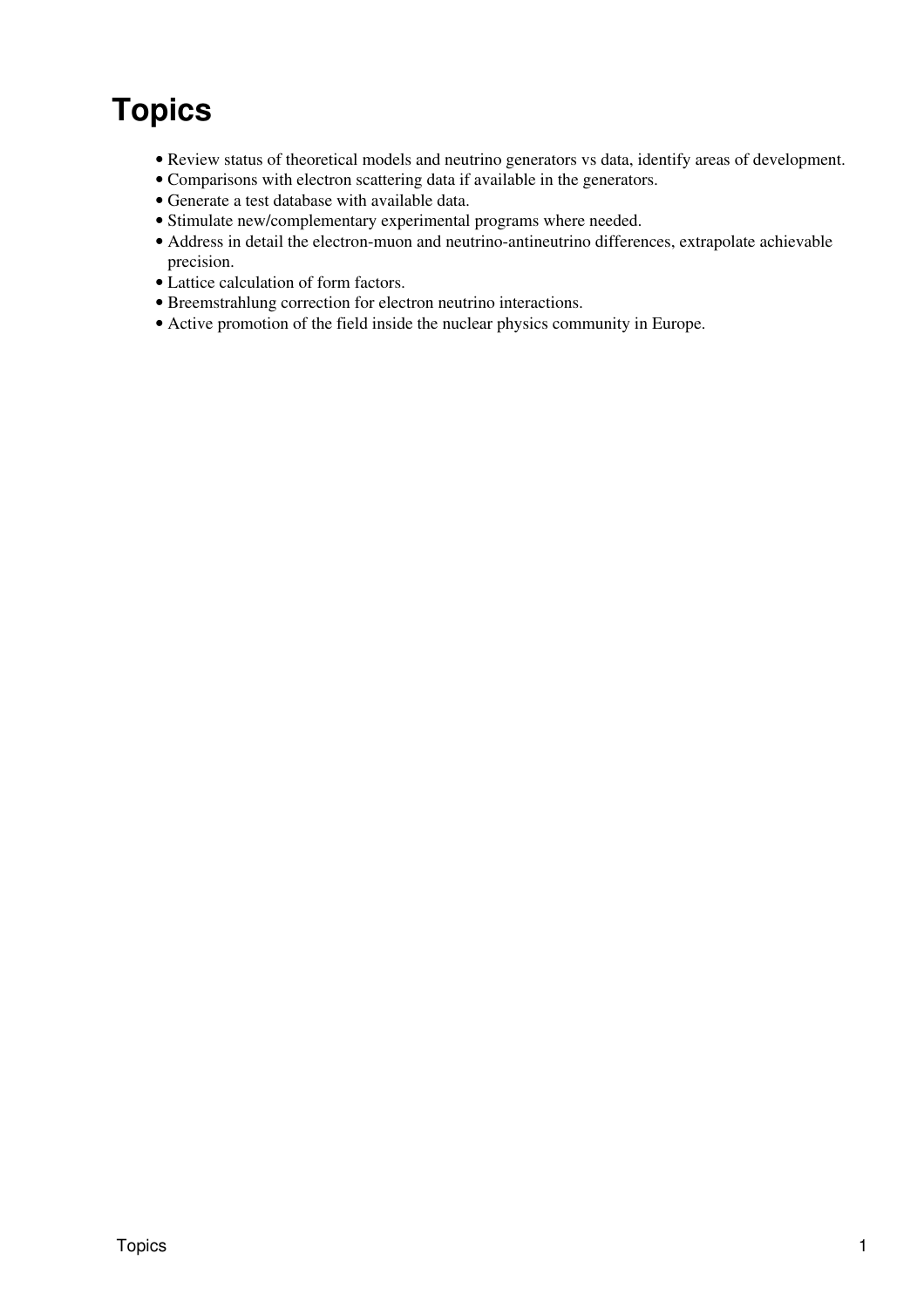# <span id="page-2-0"></span>**Documentation**

### **Recent review papers**

- [NuSTEC White Paper: Status and Challenges of Neutrino-Nucleus Scattering](https://arxiv.org/abs/1706.03621)<sup>®</sup>, L. Alvarez-Ruso et al.
- [Neutrino-Nucleus Cross Sections for Oscillation Experiments](https://arxiv.org/abs/1611.07770)<sup>®</sup>, T. Katori, M. Martini
- [Neutrino Interactions with Nucleons and Nuclei: Importance for Long-Baseline Experiments](https://arxiv.org/abs/1602.00696)<sup>®</sup>, U. Mosel
- [Neutrino-nucleus interactions and the determination of oscillation parameters](https://arxiv.org/abs/1501.06448)<sup>®</sup>, O. Benhar, P. Huber, C. Mariani, D. Meloni
- [Recent Advances and Open Questions in Neutrino-induced Quasi-elastic Scattering and Single](https://arxiv.org/abs/1412.4294) [Photon Production](https://arxiv.org/abs/1412.4294)  $\mathbb{F}$ , G. T. Garvey et al.
- [Progress and open questions in the physics of neutrino cross sections](https://arxiv.org/abs/1403.2673)<sup>®</sup>, L. Alvarez-Ruso, Y. Hayato, J. Nieves

## **Recent review talks**

- [Present status of neutrino cross sections](https://indico.cern.ch/event/466934/contributions/2583516/attachments/1488694/2313092/LAR_v4.pdf)  $\mathbb{R}$ , L. Alvarez-Ruso, [EPS-HEP 2017](http://eps-hep2017.eu/) $\mathbb{R}$
- [Theory of Neutrino Cross Sections](https://agenda.infn.it/getFile.py/access?contribId=48&sessionId=14&resId=0&materialId=slides&confId=11857)  $\mathbb{Z}$ , J. Nieves, [Neutrino Telescopes 2017](https://agenda.infn.it/internalPage.py?pageId=0&confId=11857) $\mathbb{Z}$
- [Status and challenges of neutrino cross-sections](https://indico.ph.qmul.ac.uk/indico/getFile.py/access?contribId=41&resId=0&materialId=slides&confId=112)  $\mathbb{R}$ , M. Martini, [NuPhys2016](https://indico.ph.qmul.ac.uk/indico/conferenceDisplay.py?confId=112) $\mathbb{R}$ , [arXiv:1704.08903](https://arxiv.org/abs/1704.08903) $\mathbb{R}$
- [Neutrino-Interactions with nuclei and Long Baseline Experiments](https://indico.cern.ch/event/432527/contributions/1071522/attachments/1321169/1981322/ICHEP16.pdf)<sup>®</sup>, U. Mosel, [ICHEP 2016](http://www.ichep2016.org/)<sup>®</sup>, [PoS](https://arxiv.org/abs/1611.00373) [ICHEP2016 \(2016\) 504](https://arxiv.org/abs/1611.00373)
- [Theoretical challenges in neutrino scattering studies](https://www.iopconferences.org/IOP/media/uploaded/EVIOP/event_948/11.00___2_.pdf)  $\mathbb{F}$ , J. Nieves, [Neutrino 2016](http://neutrino2016.iopconfs.org/home)
- [Review of progress in measurements of neutrino-nucleus scattering](https://www.iopconferences.org/IOP/media/uploaded/EVIOP/event_948/11.20___2_.pdf)  $\mathbb{Z}$ , K. Mahn, [Neutrino 2016](http://neutrino2016.iopconfs.org/home)  $\mathbb{Z}$
- [Future experimental programme for neutrino cross sections](https://www.iopconferences.org/IOP/media/uploaded/EVIOP/event_948/12.30___2_.pdf)  $\mathbb{F}$ , S. Bolognesi, [Neutrino 2016](http://neutrino2016.iopconfs.org/home) $\mathbb{F}$
- [The physics of neutrino cross sections: theoretical studies](https://indico.ph.qmul.ac.uk/indico/getFile.py/access?contribId=9&resId=0&materialId=slides&confId=48) <sup>®</sup>, L. Alvarez-Ruso, [NuPhys2015](https://indico.ph.qmul.ac.uk/indico/conferenceDisplay.py?ovw=True&confId=48)<sup>®</sup>, [arXiv:1605.04861](https://arxiv.org/abs/1605.04861) $\blacksquare$
- [Cross Sections current status](https://indico.ph.qmul.ac.uk/indico/getFile.py/access?contribId=10&resId=0&materialId=slides&confId=48) <sup>®</sup>, F. Sanchez, [NuPhys2015](https://indico.ph.qmul.ac.uk/indico/conferenceDisplay.py?ovw=True&confId=48)<sup>®</sup>
- [Theoretical models of neutrino-nucleus cross sections](https://indico.cern.ch/event/356420/contributions/1764597/attachments/1129993/1614801/martini_eps_2015.pdf)<sup>®</sup>, M. Martini, [EPS-HEP 2015](http://eps-hep2015.eu/)<sup>®</sup>, [PoS](http://inspirehep.net/record/1430509/files/PoS(EPS-HEP2015)088.pdf) [EPS-HEP2015 \(2015\) 088](http://inspirehep.net/record/1430509/files/PoS(EPS-HEP2015)088.pdf)
- [Neutrino Cross Sections: Models](https://agenda.infn.it/getFile.py/access?contribId=79&sessionId=15&resId=0&materialId=slides&confId=8620)&, M. Martini, [Neutrino Telescopes 2015](https://agenda.infn.it/internalPage.py?pageId=0&confId=8620) , PoS NEUTEL 2015  $(2015) 012$
- [Theory and Phenomenology of Neutrino Interactions](https://indico.fnal.gov/getFile.py/access?contribId=248&sessionId=13&resId=0&materialId=slides&confId=8022) , J. Sobczyk, [Neutrino 2014](http://neutrino2014.bu.edu/) . AIP Conf. Proc. [1666 \(2015\) 060001](http://aip.scitation.org/doi/pdf/10.1063/1.4915557)
- [Review of Neutrino Interactions](https://indico.fnal.gov/getFile.py/access?contribId=247&sessionId=13&resId=0&materialId=slides&confId=8022)<sup>®</sup>, F. Sanchez, [Neutrino 2014](http://neutrino2014.bu.edu/)<sup>®</sup>, [AIP Conf.Proc. 1666 \(2015\)](http://aip.scitation.org/doi/pdf/10.1063/1.4915559) [060003](http://aip.scitation.org/doi/pdf/10.1063/1.4915559)₫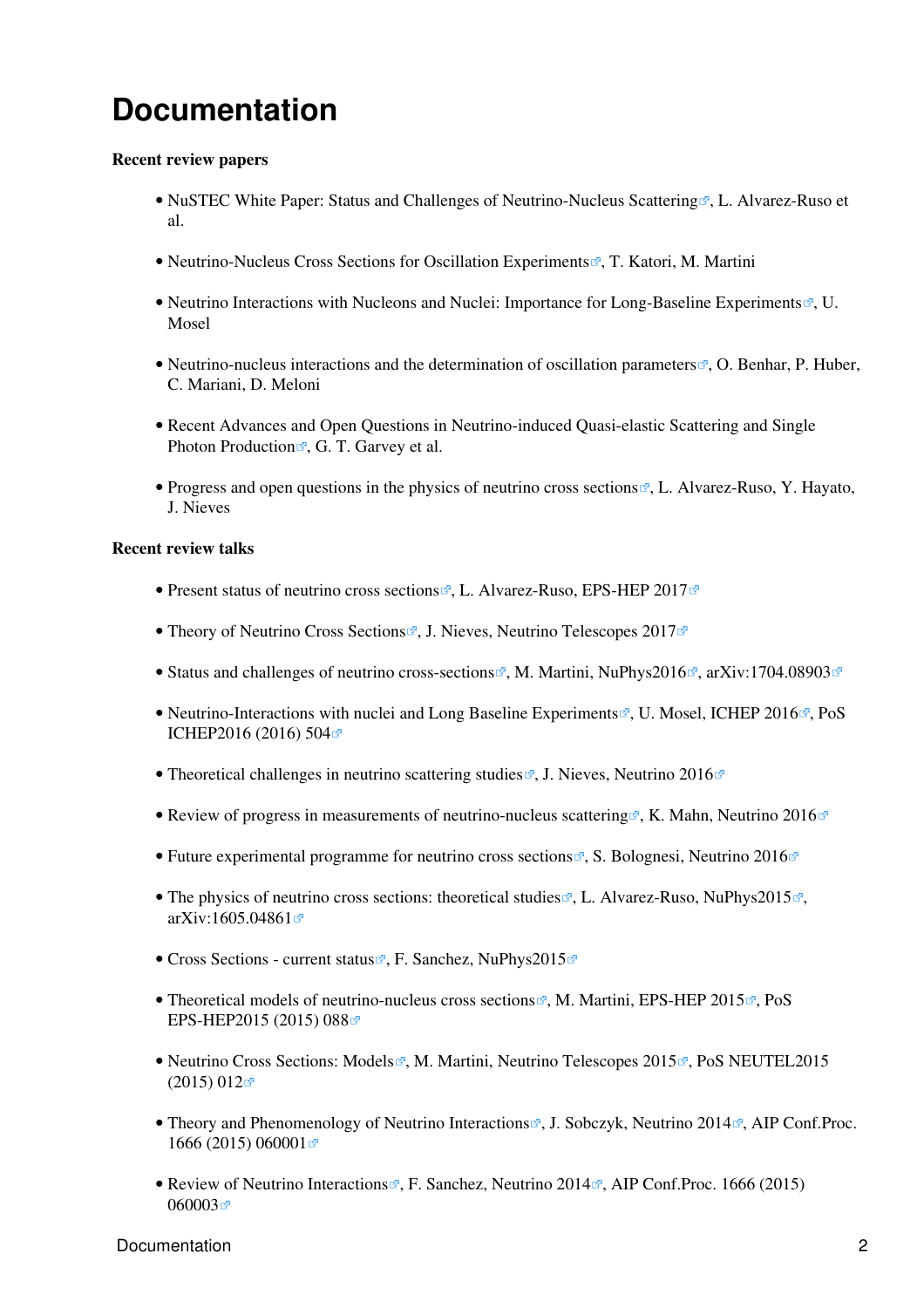## **Conferences and workshops**

- NuFact  $2017$
- NuInt  $2017$
- [IPPP/NuSTEC topical meeting on neutrino-nucleus scattering](http://conference.ippp.dur.ac.uk/event/583/timetable/#20170418.detailed)
- [INT Seattle Workshop 2016: Theoretical Developments in Neutrino-Nucleus Scattering](http://www.int.washington.edu/talks/WorkShops/int_16_63W/)
- NuFact  $2016$
- [Neutrino Cross-section Data Tensions Workshop, Pittsburgh 2016](http://nugevxsectensions.pbworks.com/w/page/107587302/Neutrino%20Cross-section%20Data%20Tensions%20Workshop)<sup>®</sup>
- [Workshop on Global Fits to Neutrino Scattering Data and Generator Tuning \(NuTune2016\)](https://indico.fnal.gov/conferenceTimeTable.py?confId=11610#20160711.detailed)<sup>®</sup>
- [Two-body current contributions in neutrino-nucleus scattering, ESNT-CEA 2016](http://esnt.cea.fr/Phocea/Page/index.php?id=59)<sup>®</sup>
- NuInt  $2015$
- NuFact  $2015$
- [FUNFACT JLAB 2015](https://www.jlab.org/conferences/funfact/program.html)<sup>®</sup>
- NuInt  $2014$
- [INT Seattle Workshop 2013: Neutrino-Nucleus Interactions for Current and Next Generation](http://www.int.washington.edu/talks/WorkShops/int_13_54W/) [Neutrino Oscillation Experiments](http://www.int.washington.edu/talks/WorkShops/int_13_54W/)<sup>®</sup>

## **Comparison theory-experiment**

- CCQE, CCQE-like and CC0pi
	- [MiniBooNE](https://twiki.cern.ch/twiki/bin/edit/CENF/MiniBooNE?topicparent=CENF.NearDetectorWG2;nowysiwyg=1) ([neutrino](https://arxiv.org/abs/1002.2680) and [antineutrino](https://arxiv.org/abs/1301.7067) and  $M$ . [Martini, M. et al. Phys.Rev. C80 \(2009\)](https://arxiv.org/abs/0910.2622) [065501](https://arxiv.org/abs/0910.2622)<sup>®</sup>; [Nieves, J. et al. Phys.Rev. C83 \(2011\) 045501](https://arxiv.org/abs/1102.2777)<sup>®</sup>; [Bodek, A. et al. Eur.Phys.J. C71](https://arxiv.org/abs/1106.0340) [\(2011\) 1726](https://arxiv.org/abs/1106.0340)<sup> $\sigma$ </sup>; [Martini, M. et al. Phys.Rev. C84 \(2011\) 055502](https://arxiv.org/abs/1110.0221) $\sigma$ <sup>2</sup>; [Nieves, J. et al. Phys.Lett.](https://arxiv.org/abs/1106.5374) [B707 \(2012\) 72-75](https://arxiv.org/abs/1106.5374) °: [Nieves, J. et al. Phys.Lett. B721 \(2013\) 90-93](https://arxiv.org/abs/1302.0703) °; [Martini, M. et al.](https://arxiv.org/abs/1303.7199) [Phys.Rev. C87 \(2013\) 065501](https://arxiv.org/abs/1303.7199) :: [Gallmeister, K. et al. Phys.Rev. C94 \(2016\) 035502](https://arxiv.org/abs/1605.09391) :: [Pandey, V. et al. Phys.Rev. C94 \(2016\),054609](https://arxiv.org/abs/1607.01216)<sup>®</sup>; [Megias, G.D. et al. Phys.Rev. D94 \(2016\),](https://arxiv.org/abs/1607.08565) [093004](https://arxiv.org/abs/1607.08565)₫
	- [MINERvA](https://twiki.cern.ch/twiki/bin/edit/CENF/MINERvA?topicparent=CENF.NearDetectorWG2;nowysiwyg=1) [\(neutrino](https://arxiv.org/abs/1305.2243) $\Phi$  and [antineutrino](https://arxiv.org/abs/1305.2234) $\Phi$ ): Gran, R. et al. Phys. Rev. D88 (2013) 113007 $\Phi$ ; [Mosel, U. et al. Phys.Rev. D89 \(2014\) 093003](https://arxiv.org/abs/1402.0297)<sup>®</sup>; [Meucci, A. et al. Phys.Rev. D89 \(2014\)](https://arxiv.org/abs/1404.3554) [117301](https://arxiv.org/abs/1404.3554)<sup> $\mathbb{Z}$ </sup>; [Megias, G.D. et al. Phys.Rev. D94 \(2016\), 093004](https://arxiv.org/abs/1607.08565) $\mathbb{Z}$
	- $\blacklozenge$  [MINERvA](https://twiki.cern.ch/twiki/bin/edit/CENF/MINERvA?topicparent=CENF.NearDetectorWG2;nowysiwyg=1) [\(nu\\_e](https://arxiv.org/abs/1509.05729)<sup> $\heartsuit$ </sup>): [Megias, G.D. et al. Phys.Rev. D94 \(2016\), 093004](https://arxiv.org/abs/1607.08565) $\heartsuit$
	- $\blacklozenge$  [T2K](https://twiki.cern.ch/twiki/bin/edit/CENF/T2K?topicparent=CENF.NearDetectorWG2;nowysiwyg=1) on carbon: [Abe, K. et al. Phys.Rev. D93 \(2016\) 112012](https://arxiv.org/abs/1602.03652)<sup>a</sup> (comparisons with Martini et al. and Nieves et al. models); [Megias, G.D. et al. Phys.Rev. D94 \(2016\), 093004](https://arxiv.org/abs/1607.08565) $\mathcal{P}$ : [Van](https://arxiv.org/abs/1702.06402) [Cuyck, T. et al. Phys.Rev. C95 \(2017\) 054611](https://arxiv.org/abs/1702.06402)
	- [T2K](https://twiki.cern.ch/twiki/bin/edit/CENF/T2K?topicparent=CENF.NearDetectorWG2;nowysiwyg=1) on water: [Abe, K. et al. arXiv:1708.06771](https://arxiv.org/abs/1708.06771)<sup>®</sup> (comparisons with Martini et al. and Megias et al. models)
- CC inclusive
	- $\blacklozenge$  [T2K](https://twiki.cern.ch/twiki/bin/edit/CENF/T2K?topicparent=CENF.NearDetectorWG2;nowysiwyg=1) ([nu\\_mu](https://arxiv.org/abs/1302.4908) $\mathbb{F}$  and [nu\\_e](https://arxiv.org/abs/1407.7389) $\mathbb{F}$ ): [Martini, M. et al. Phys.Rev. C90 \(2014\) 025501](https://arxiv.org/abs/1404.1490) $\mathbb{F}$ ; [Meucci, A. et](https://arxiv.org/abs/1501.03213) [al. Phys.Rev. D91 \(2015\) 093004](https://arxiv.org/abs/1501.03213) $\vec{r}$ ; [Martini, M. et al. Phys.Rev. C94 \(2016\) 015501](https://arxiv.org/abs/1602.00230) $\vec{r}$ ; [Gallmeister, K. et al. Phys.Rev. C94 \(2016\) 035502](https://arxiv.org/abs/1605.09391)<sup>®</sup>; [Megias, G.D. et al. Phys.Rev. D94](https://arxiv.org/abs/1607.08565) [\(2016\), 093004](https://arxiv.org/abs/1607.08565)<sup> $\sigma$ </sup>; [Pandey, V. et al. Phys.Rev. C94 \(2016\),054609](https://arxiv.org/abs/1607.01216) $\sigma$ ; [Van Cuyck, T. et al.](https://arxiv.org/abs/1702.06402) [Phys.Rev. C95 \(2017\) 054611](https://arxiv.org/abs/1702.06402) $\vec{r}$

#### **Comparisons with [electron scattering data](http://faculty.virginia.edu/qes-archive/)**

- Large comparisons: [Ankowski, A. et al. Phys.Rev. D91 \(2015\) 033005](https://arxiv.org/abs/1404.5687)<sup>®</sup>; [Pandey, V. et al. Phys.Rev.](https://arxiv.org/abs/1412.4624) [C92 \(2015\) 024606](https://arxiv.org/abs/1412.4624) $\vec{r}$ ; [Megias, G.D. et al. Phys.Rev. D94 \(2016\) 013012](https://arxiv.org/abs/1603.08396) $\vec{r}$
- Some comparisons: [Gil, A. et al. Nucl.Phys. A627 \(1997\) 543-598](https://arxiv.org/abs/nucl-th/9711009) <sup>3</sup>; [Leitner, T. et al. Phys.Rev.C79](https://arxiv.org/abs/0812.0587)  $(2009)$  034601 $\mathbb{r}$ ; Martini, M. J.Phys.Conf.Ser. 408 (2013) 012041 $\mathbb{r}$ ; [Rocco, N. et al. Phys.Rev.Lett.](https://arxiv.org/abs/1512.07426) [116 \(2016\) 192501](https://arxiv.org/abs/1512.07426)<sup>®</sup>; [Lovato, A. et al Phys.Rev.Lett. 117 \(2016\) 082501](https://arxiv.org/abs/1606.00273)<sup>®</sup>; [Gallmeister, K. et al.](https://arxiv.org/abs/1605.09391) [Phys.Rev. C94 \(2016\) 035502](https://arxiv.org/abs/1605.09391)<sup>®</sup>; [Van Cuyck, T. et al. Phys.Rev. C94 \(2016\) 024611](https://arxiv.org/abs/1606.00273)<sup>®</sup>; [Van Cuyck, T.](https://arxiv.org/abs/1702.06402) [et al. Phys.Rev. C95 \(2017\) 054611](https://arxiv.org/abs/1702.06402)<sup>®</sup>